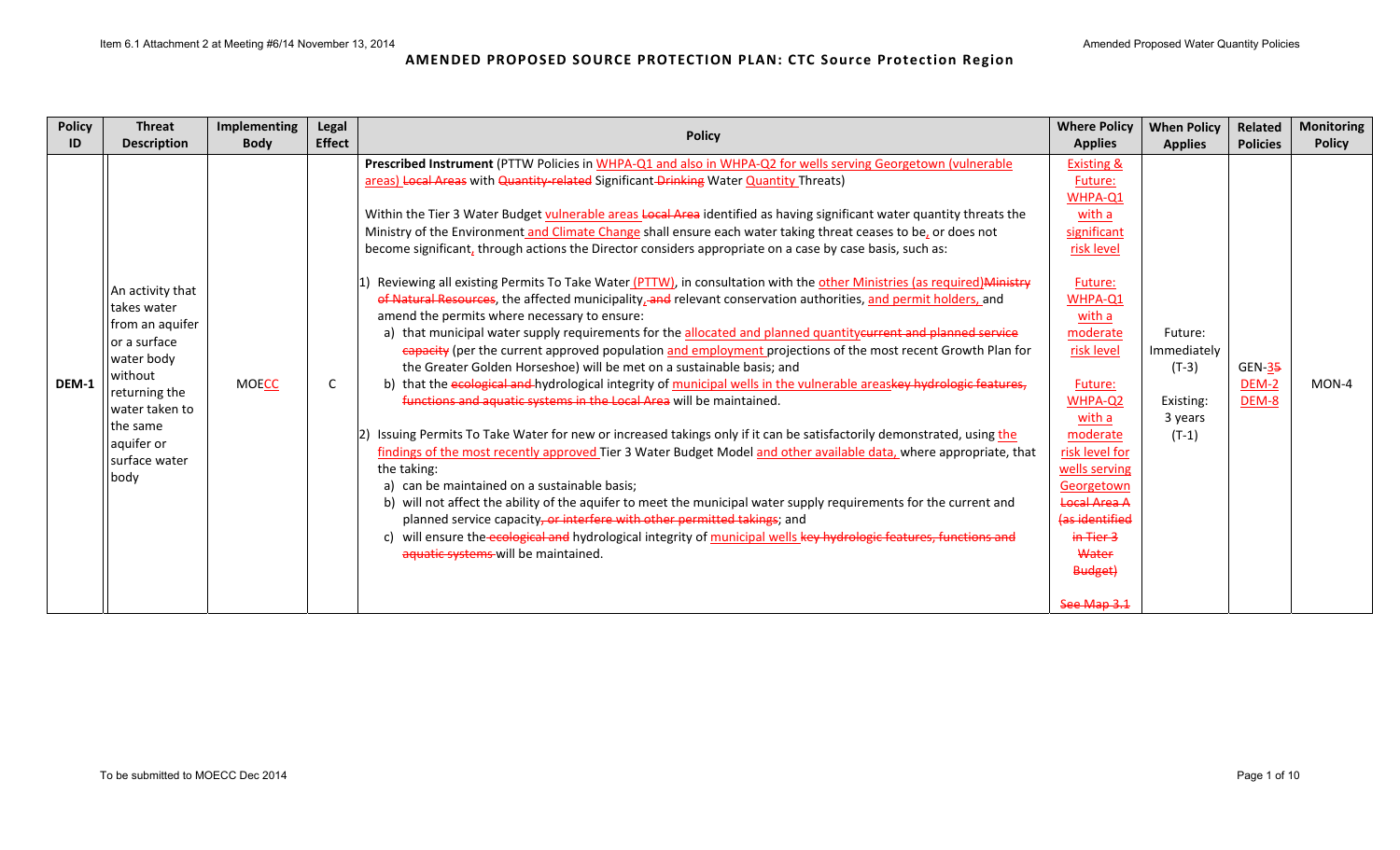| <b>Policy</b> | <b>Threat</b>                                                                                                                                                                     | Implementing                      | Legal         | <b>Policy</b>                                                                                                                                                                                                                                                                                                                                                                                                                                                                                                                                                                                                                                                                                                                                                                                                                                                                                                                                                                                                                                                                                                                                                                                                                                                                                                                                                                                                                                                                                                                                                                                                                                                                                                                                                                                                                                                                                                                                                                                                                                                                                                                                                                                                                                                                                                                                                                                                                                                                                                                                                                                                                                                                                                                                                                                                                                                                                                                                                                                                                                                         | <b>Where Policy</b>                                                                                                                                                                                                                                                                                                                                                            | <b>When Policy</b>                                                                                                                                                  | Related         | <b>Monitoring</b> |
|---------------|-----------------------------------------------------------------------------------------------------------------------------------------------------------------------------------|-----------------------------------|---------------|-----------------------------------------------------------------------------------------------------------------------------------------------------------------------------------------------------------------------------------------------------------------------------------------------------------------------------------------------------------------------------------------------------------------------------------------------------------------------------------------------------------------------------------------------------------------------------------------------------------------------------------------------------------------------------------------------------------------------------------------------------------------------------------------------------------------------------------------------------------------------------------------------------------------------------------------------------------------------------------------------------------------------------------------------------------------------------------------------------------------------------------------------------------------------------------------------------------------------------------------------------------------------------------------------------------------------------------------------------------------------------------------------------------------------------------------------------------------------------------------------------------------------------------------------------------------------------------------------------------------------------------------------------------------------------------------------------------------------------------------------------------------------------------------------------------------------------------------------------------------------------------------------------------------------------------------------------------------------------------------------------------------------------------------------------------------------------------------------------------------------------------------------------------------------------------------------------------------------------------------------------------------------------------------------------------------------------------------------------------------------------------------------------------------------------------------------------------------------------------------------------------------------------------------------------------------------------------------------------------------------------------------------------------------------------------------------------------------------------------------------------------------------------------------------------------------------------------------------------------------------------------------------------------------------------------------------------------------------------------------------------------------------------------------------------------------------|--------------------------------------------------------------------------------------------------------------------------------------------------------------------------------------------------------------------------------------------------------------------------------------------------------------------------------------------------------------------------------|---------------------------------------------------------------------------------------------------------------------------------------------------------------------|-----------------|-------------------|
| ID            | <b>Description</b>                                                                                                                                                                | <b>Body</b>                       | <b>Effect</b> |                                                                                                                                                                                                                                                                                                                                                                                                                                                                                                                                                                                                                                                                                                                                                                                                                                                                                                                                                                                                                                                                                                                                                                                                                                                                                                                                                                                                                                                                                                                                                                                                                                                                                                                                                                                                                                                                                                                                                                                                                                                                                                                                                                                                                                                                                                                                                                                                                                                                                                                                                                                                                                                                                                                                                                                                                                                                                                                                                                                                                                                                       | <b>Applies</b>                                                                                                                                                                                                                                                                                                                                                                 | <b>Applies</b>                                                                                                                                                      | <b>Policies</b> | <b>Policy</b>     |
| DEM-2         | An activity<br>that takes<br>water from an<br>aquifer or a<br>surface water<br>body without<br>returning the<br>water taken to<br>the same<br>aquifer or<br>surface water<br>body | Planning<br>Approval<br>Authority | A             | Land Use Planning (Planning Policies in Local AreasWHPA-Q1 and also in WHPA-Q2 for wells serving Georgetown<br>(vulnerable areas) with Quantity-related-Significant-Drinking Water Quantity Threats)<br>Within the Orangeville, Mono and Amaranth-Tier 3 Water Budget vulnerable areastocal Area identified as having<br>significant water quantity threats the relevant Planning Approval Authority shall ensure water taking does not become a<br>significant drinking water threat by:<br>1) Only permitting new development if the new development does not require a new or amended PTTW; or site<br>alteration that requires new or increased water takings beyond the planned future service capacity if the following<br>applies:<br>) the development or site alteration is minor as determined per the Planning Approval Authority, including not<br>requiring a new/amended PTTW; or<br>) it can be satisfactorily demonstrated that the increase in demand can be accommodated on a sustainable basis; and<br>the ecological and hydrological integrity of key hydrologic features, functions and aquatic systems will be<br>ela)<br>maintained and will not become a significant drinking water threat.<br>Only providing final approval for new development that requires a new or amended PTTW once the Ministry of the<br>Environment and Climate Change has determined that the proposed taking will not become a significant water<br>quantity threat; In relation to clause 1 b) above, where it is deemed necessary to require demonstration that an<br>increase in water demand associated with a planning application can be accommodated on a sustainable basis,<br>require submission of a satisfactory detailed assessment, using the Orangeville, Amaranth and Mono Tier 3 Water<br>Budget Model where appropriate, to ensure that:<br>a) the increased taking will not adversely impact the aquifer's ability to meet the municipal water supply<br>requirements for current and planned service capacity, or for other permitted takings; and<br>b) the ecological and hydrological integrity of key hydrologic features, functions and aquatic systems will be<br>maintained.<br>3) Only approving settlement area expansions within the vulnerable areas as part of a municipal comprehensive review<br>where the applicable provincial planning criteria have been met and the following has been demonstrated:<br>a) the aquifer has sufficient capacity to sustainably provide municipal water services to the expanded settlement<br>area;<br>b) the expansion will not adversely impact the aquifers ability to meet the municipal water supply requirements for<br>current and planned service capacity, for other permitted takings, or for wastewater receiving bodies; and<br>c) the ecological and hydrological integrity of municipal wells key hydrologic features, functions and aquatic<br>systems will be maintained. such that there will no longer be or there does not become a significant drinking<br>water threat. | <b>Existing &amp;</b><br>Future:<br>WHPA-Q1<br>with a<br>significant<br>risk level<br>Future:<br>WHPA-Q1<br>with a<br>moderate risk<br>level<br>Future:<br>WHPA-Q2<br>with a<br>moderate risk<br>level for wells<br>serving<br>Georgetown<br>Local Area A<br>(as identified<br>in Tier 3<br>Water<br><b>Budget for</b><br>Orangeville,<br>Amaranth<br>and Mono)<br>See Map 3.1 | Future:<br>Immediately<br>$(T-9)$<br>Amend OPs<br>and ZBLs for<br>conformity<br>within 5<br>years and<br><b>ZBLs within</b><br>3 years of<br>OP approval<br>$(T-8)$ | A/A<br>$DEM-1$  | MON-1             |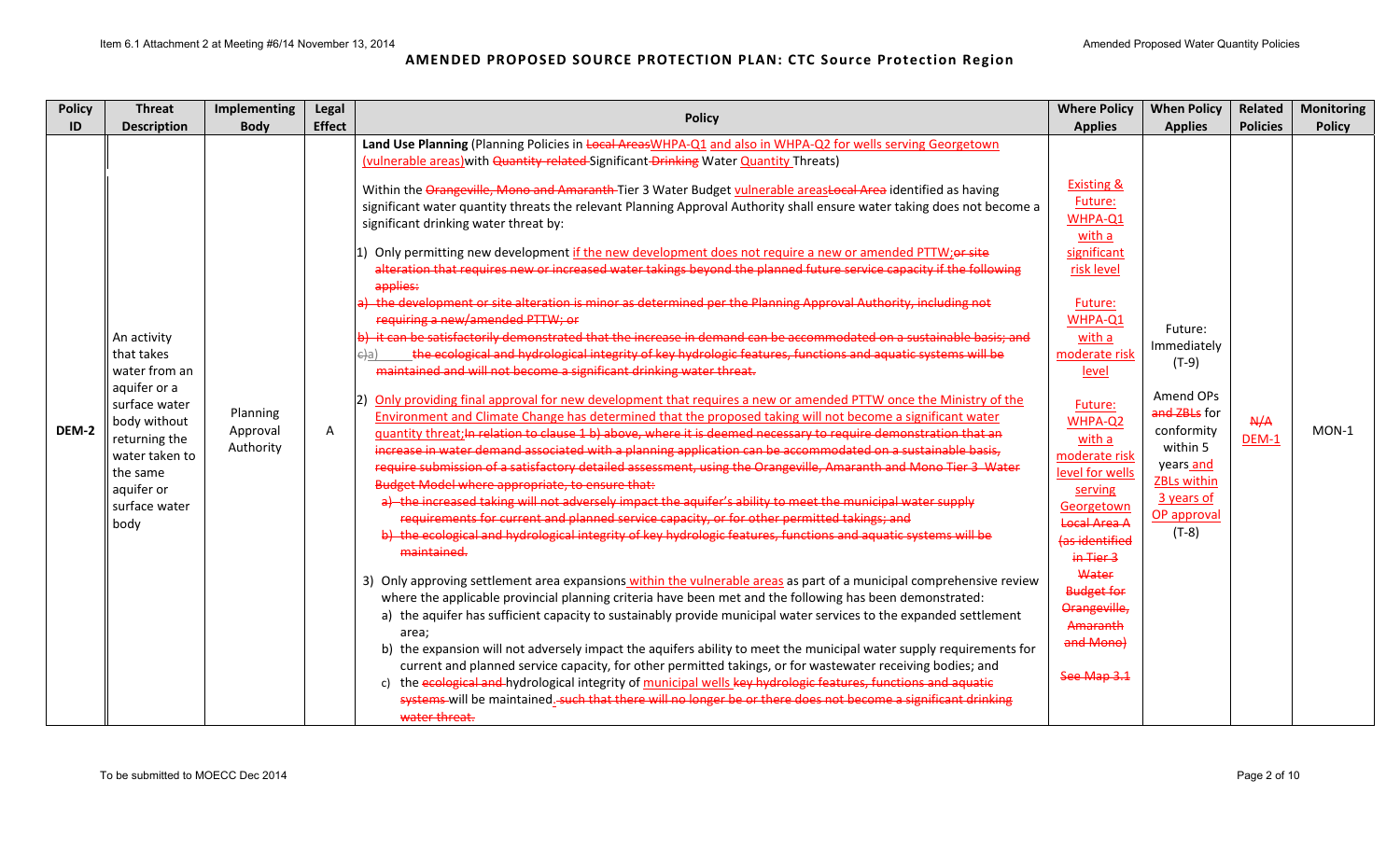| <b>Policy</b> | <b>Threat</b>                                                                                                                                                                     | Implementing                              | Legal         | <b>Policy</b>                                                                                                                                                                                                                                                                                                                                                                                                                                                                                                                                                                                                                                                                                                                                                                                                                                                                                                                                                                                                                                                                                                                                                                                                                                                                                                                                                                                                                                                                                                                                                                                                                                                                                                                                | <b>Where Policy</b>                                                                                                                                                                                                                       | <b>When Policy</b>                                                            | Related             | <b>Monitoring</b> |
|---------------|-----------------------------------------------------------------------------------------------------------------------------------------------------------------------------------|-------------------------------------------|---------------|----------------------------------------------------------------------------------------------------------------------------------------------------------------------------------------------------------------------------------------------------------------------------------------------------------------------------------------------------------------------------------------------------------------------------------------------------------------------------------------------------------------------------------------------------------------------------------------------------------------------------------------------------------------------------------------------------------------------------------------------------------------------------------------------------------------------------------------------------------------------------------------------------------------------------------------------------------------------------------------------------------------------------------------------------------------------------------------------------------------------------------------------------------------------------------------------------------------------------------------------------------------------------------------------------------------------------------------------------------------------------------------------------------------------------------------------------------------------------------------------------------------------------------------------------------------------------------------------------------------------------------------------------------------------------------------------------------------------------------------------|-------------------------------------------------------------------------------------------------------------------------------------------------------------------------------------------------------------------------------------------|-------------------------------------------------------------------------------|---------------------|-------------------|
| ID            | <b>Description</b>                                                                                                                                                                | <b>Body</b>                               | <b>Effect</b> |                                                                                                                                                                                                                                                                                                                                                                                                                                                                                                                                                                                                                                                                                                                                                                                                                                                                                                                                                                                                                                                                                                                                                                                                                                                                                                                                                                                                                                                                                                                                                                                                                                                                                                                                              | <b>Applies</b>                                                                                                                                                                                                                            | <b>Applies</b>                                                                | <b>Policies</b>     | <b>Policy</b>     |
| DEM-3         | An activity<br>that takes<br>water from an<br>aquifer or a<br>surface water<br>body without<br>returning the<br>water taken to<br>the same<br>aquifer or<br>surface water<br>body | <b>MMAH</b><br><b>MOI</b><br><b>MOECC</b> | К             | Specify Action (Growth Management/Planning Ministries to Review Growth in WHPA-Q1 and also in WHPA-Q2 for<br>wells serving Georgetown (vulnerable areas)Local Areas with Quantity related Significant Drinking Water Quantity<br>Threats)<br>Within a Tier 3 Water Budget vulnerable areas-Local Area identified as having significant water quantity threats the<br>Provincial Ministries specified below shouldshall undertake the following to ensure the provision and distribution of<br>water supply for municipal population and employment growth forecasts does not create a new or increase an existing<br>significant water quantity threat: municipal population growth forecasts and distributions are sustainable based on<br>available water systems:<br>1) The Ministry of Municipal Affairs and Housing in consultation with the Ministry of the Environment and Climate<br>Change and any relevant municipalities shouldshall use the Tier 3 Wwater Bbudget information and other data<br>available, to ensure that municipal Official Plan growth forecasts and distributions, in consultation with the Ministry<br>of Environment and relevant municipalities will not result in creating or worseningbecome a significant drinking<br>water quantity threat, given water quantity constraints identified in Tier 3 Water Budget model areas; and<br>The Ministry of Municipal Affairs and Housing Infrastructure shall should take into consideration water quantity<br>constraints identified through Tier 3 water budgets, and other data available, during its review of the population<br>forecasts contained in the Growth Plan for the Greater Golden Horseshoe, in consultation with relevant<br>municipalities. | <b>Existing &amp;</b><br>Future:<br>WHPA-Q1<br>with a<br>significant<br>risk level<br>Future:<br>WHPA-Q1<br>with a<br>moderate risk<br>level<br>Future:<br>WHPA-Q2<br>with a<br>moderate risk<br>level for wells<br>serving<br>Georgetown | <b>Existing &amp;</b><br>Future:<br>Consider<br>within<br>2 years<br>$(T-15)$ | <b>DEM-8</b><br>A/A | MON-4             |
| DEM-4         | An activity<br>that takes<br>water from an<br>aquifer or a<br>surface water<br>body without<br>returning the<br>water taken to<br>the same<br>aquifer or<br>surface water<br>body | Municipality                              | E             | <b>Specify Action (Municipal Water Conservation Plans)</b><br>Municipalities responsible for the production, treatment, and storage of water, who have a municipal well and/or<br>whose residents are served by a municipal water supply-supplying water within the Tier 3 Water Budget WHPA-<br>Q1 Local Area shall develop and/or update Water Conservation Plans to ensure they are an effective tool to support<br>sustainable water quantity by reducing consumption and therefore the demand for water.                                                                                                                                                                                                                                                                                                                                                                                                                                                                                                                                                                                                                                                                                                                                                                                                                                                                                                                                                                                                                                                                                                                                                                                                                                | <b>Existing &amp;</b><br>Future:<br>WHPA-Q1<br>with a<br>significant<br>risk level<br>Future:<br>WHPA-Q1<br>with a<br>moderate risk<br>level                                                                                              | <b>Existing &amp;</b><br>Future:<br>Initiate<br>within<br>2 years<br>$(T-16)$ | N/A                 | MON-1             |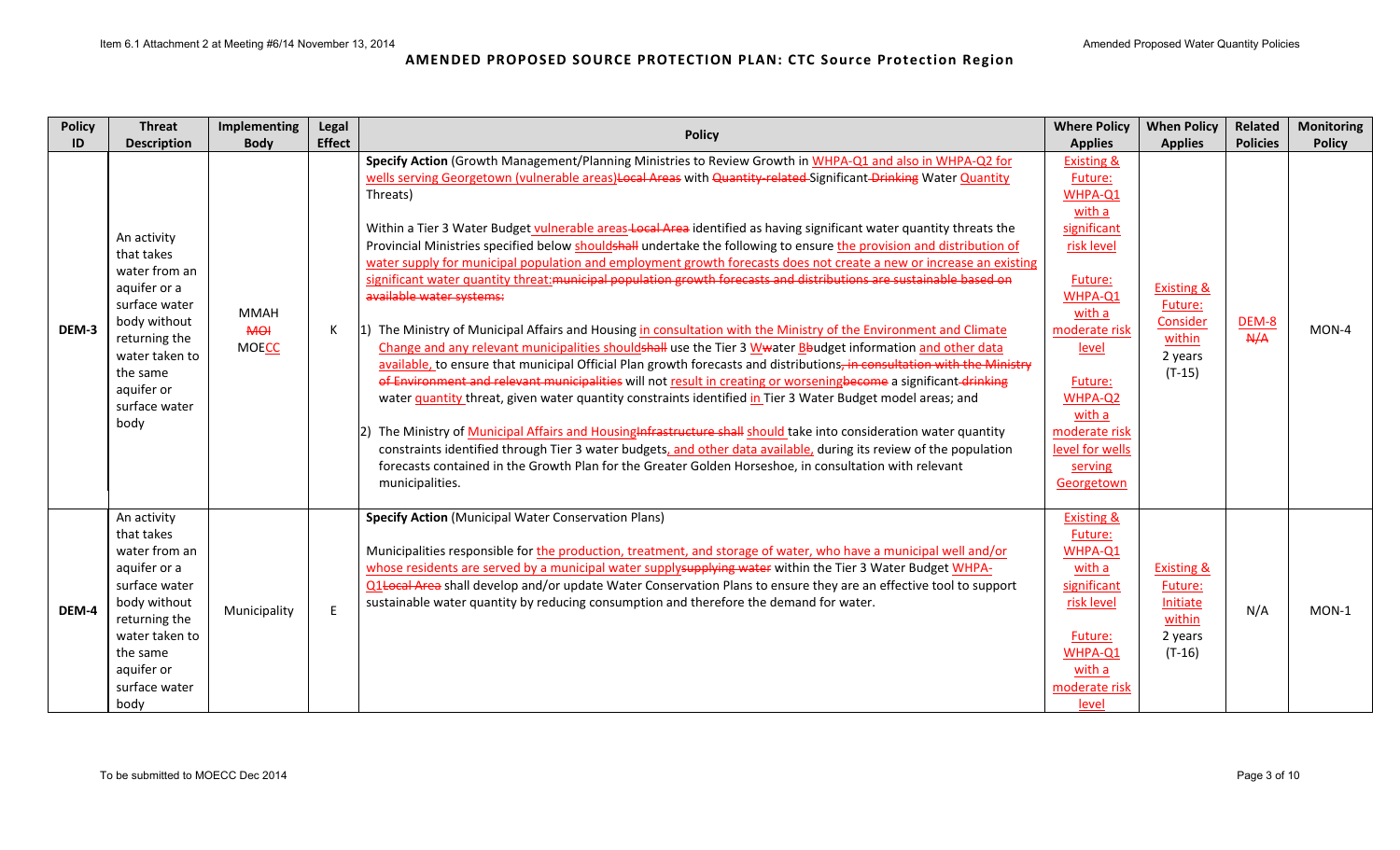| <b>Policy</b> | <b>Threat</b>                                                                                                                                                                     | Implementing | Legal                    | <b>Policy</b>                                                                                                                                                                                                                                                                                                                                                                                                                                                                                                                                                                                                                                                                                                                                                                                                                                                                                                                                                                                                                                                                                                       | <b>Where Policy</b>                                                                                                                                                                                               | <b>When Policy</b>                                                                    | Related         | <b>Monitoring</b> |
|---------------|-----------------------------------------------------------------------------------------------------------------------------------------------------------------------------------|--------------|--------------------------|---------------------------------------------------------------------------------------------------------------------------------------------------------------------------------------------------------------------------------------------------------------------------------------------------------------------------------------------------------------------------------------------------------------------------------------------------------------------------------------------------------------------------------------------------------------------------------------------------------------------------------------------------------------------------------------------------------------------------------------------------------------------------------------------------------------------------------------------------------------------------------------------------------------------------------------------------------------------------------------------------------------------------------------------------------------------------------------------------------------------|-------------------------------------------------------------------------------------------------------------------------------------------------------------------------------------------------------------------|---------------------------------------------------------------------------------------|-----------------|-------------------|
| ID            | <b>Description</b>                                                                                                                                                                | <b>Body</b>  | <b>Effect</b>            |                                                                                                                                                                                                                                                                                                                                                                                                                                                                                                                                                                                                                                                                                                                                                                                                                                                                                                                                                                                                                                                                                                                     | <b>Applies</b>                                                                                                                                                                                                    | <b>Applies</b>                                                                        | <b>Policies</b> | <b>Policy</b>     |
| DEM-5         | An activity<br>that takes<br>water from an<br>aquifer or a<br>surface water<br>body without<br>returning the<br>water taken to<br>the same<br>aquifer or<br>surface water<br>body | Municipality | E                        | <b>Education and Outreach</b><br>Municipalities responsible for the production, treatment and storage of water and/or jurisdictional landssupplying<br>water within a Tier 3 Water Budget WHPA-Q1+ocal Area identified as having significant water quantity threats shall<br>undertake the following education and outreach initiatives to help ensure water supplies are protected and increase<br>the effectiveness of water conservation efforts in their jurisdictions to reduce consumption and therefore demand by:<br>Develop and ilmplementing education and outreach programs to ensure that property owners and businesses are<br>aware of understand:<br>a) their role in protecting water supplies and conserving water;<br>b) actions that can be taken to protect water supplies and use less water; and<br>c) financial incentive programs and projects that may be eligible for funding under future funding of the Ontario<br>Drinking Water Stewardship Program; or<br>2) Reviewing any similar programs that may already exist and update them where necessary to ensure their<br>effectiveness. | <b>Existing &amp;</b><br>Future:<br>WHPA-Q1<br>with a<br>significant<br>risk level<br><b>Local Area A</b><br>(as identified<br>in Tier 3<br>Water<br>Budget)<br>See Map 3.1                                       | <b>Existing &amp;</b><br>Future:<br><b>Implement</b><br>within<br>2 years<br>$(T-10)$ | <b>GEN-86</b>   | $MON-1$           |
|               |                                                                                                                                                                                   | <b>MOECC</b> | $\underline{\mathsf{K}}$ | 3) The Ministry of the Environment and Climate Change should provide municipalities with a list of appropriate<br>education and outreach materials that provide information and guide actions that can be taken to reduce the usage<br>of drinking water for delivery by the municipality.                                                                                                                                                                                                                                                                                                                                                                                                                                                                                                                                                                                                                                                                                                                                                                                                                          |                                                                                                                                                                                                                   |                                                                                       |                 | MON-4             |
| DEM-6         | An activity<br>that takes<br>water from an<br>aquifer or a<br>surface water<br>body without<br>returning the<br>water taken to<br>the same<br>aquifer or<br>surface water<br>body | Municipality | E                        | <b>Specify Action (Joint Municipal Water Management)</b><br>The Dufferin County municipalities that share a water source within a Tier 3 Water Budget WHPA-Q1Local Area<br>identified as having significant water quantity threats shall develop a Joint Municipal Water Supply Management<br>model, and implement within 3 years of approval of the Source Protection Plan. This management model shall<br>facilitate the planning and management of water supply sources to ensure sustainability of a long term water supply in<br>each municipality and ensure that water quality and quantity is maintained or improved such that activities cease to<br>be, or do not become, significant drinking water threats in the WHPA-Q1Local Area A. The municipalities shall report<br>to MOECC and MMAH, on the options and proposed management model within 1 year of the approval of the Source<br>Protection Plan.                                                                                                                                                                                               | WHPA-Q1<br>with a<br>significant<br>risk level<br><b>Local Area A</b><br>(as identified<br>in Tier 3<br>Water<br><b>Budget for</b><br>(Orangeville,<br>Amaranth,<br>East<br>Garafraxa<br>and Mono)<br>See Map 3.1 | See Policy                                                                            | A/A<br>DEM-7    | $MON-1$           |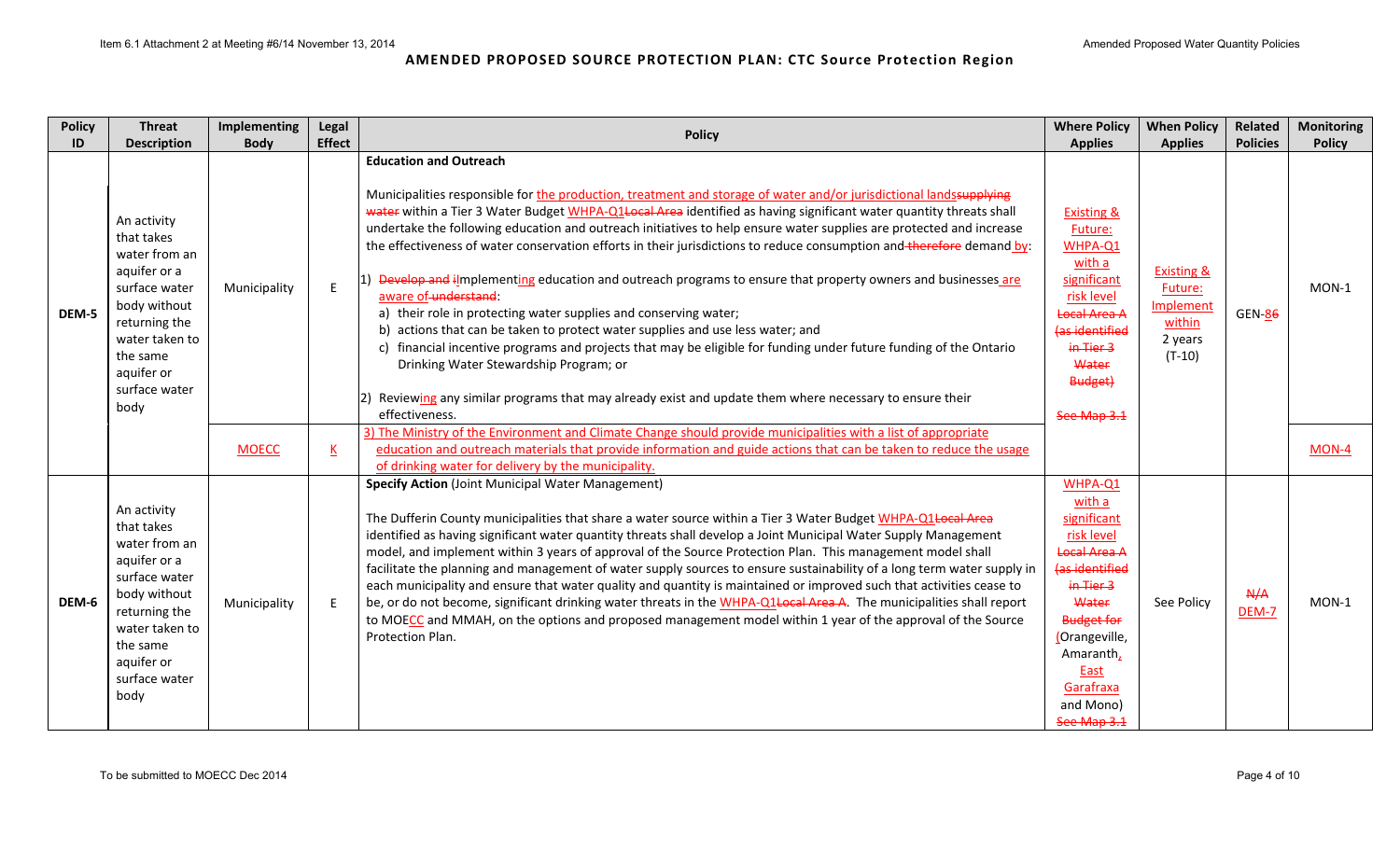| <b>Policy</b> | <b>Threat</b>                                                                                                                                                                     | <b>Implementing</b> | Legal         | <b>Policy</b>                                                                                                                                                                                                                                                                                                                                                                                                                                                                                                                                                                                                                                                                                                                                                                                                                                                                                  | <b>Where Policy</b>                                                                                                                                                                                              | <b>When Policy</b> | Related             | <b>Monitoring</b> |
|---------------|-----------------------------------------------------------------------------------------------------------------------------------------------------------------------------------|---------------------|---------------|------------------------------------------------------------------------------------------------------------------------------------------------------------------------------------------------------------------------------------------------------------------------------------------------------------------------------------------------------------------------------------------------------------------------------------------------------------------------------------------------------------------------------------------------------------------------------------------------------------------------------------------------------------------------------------------------------------------------------------------------------------------------------------------------------------------------------------------------------------------------------------------------|------------------------------------------------------------------------------------------------------------------------------------------------------------------------------------------------------------------|--------------------|---------------------|-------------------|
| ID            | <b>Description</b>                                                                                                                                                                | <b>Body</b>         | <b>Effect</b> |                                                                                                                                                                                                                                                                                                                                                                                                                                                                                                                                                                                                                                                                                                                                                                                                                                                                                                | <b>Applies</b>                                                                                                                                                                                                   | <b>Applies</b>     | <b>Policies</b>     | <b>Policy</b>     |
| DEM-7         | An activity<br>that takes<br>water from an<br>aquifer or a<br>surface water<br>body without<br>returning the<br>water taken to<br>the same<br>aquifer or<br>surface water<br>body | <b>MOECC</b>        | K             | Specify Action (Province to Support Joint Municipal Water Management System or Authority)<br>The Ministry of the Environment and Climate Change, in collaboration with the Ministry of Municipal Affairs and<br>Housing and other affected provincial ministries and other agencies, as required, should initiate meetings with the<br>Dufferin County municipalities that share a water source within a Tier 3 WHPA-Q1are wholly or partially within the<br>Orangeville, Mono and Amaranth Tier 3 Local Area identified as having significant water quality and quantity threats,<br>to support the municipalities in developing mutually beneficial solutions to address water quantity and quality<br>constraints within 1 year of approval of the Source Protection Plan, to support the municipalities. And further, the<br>MOECC should provide technical support to the municipalities. | WHPA-Q1<br>with a<br>significant<br>risk level<br><b>Local Area A</b><br>(as identified<br>in Tier 3<br>Water<br><b>Budget for</b><br>Orangeville,<br>Amaranth,<br>East<br>Garafraxa<br>and Mono)<br>See Map 3.1 | See Policy         | A/A<br><b>DEM-6</b> | $MON-4$           |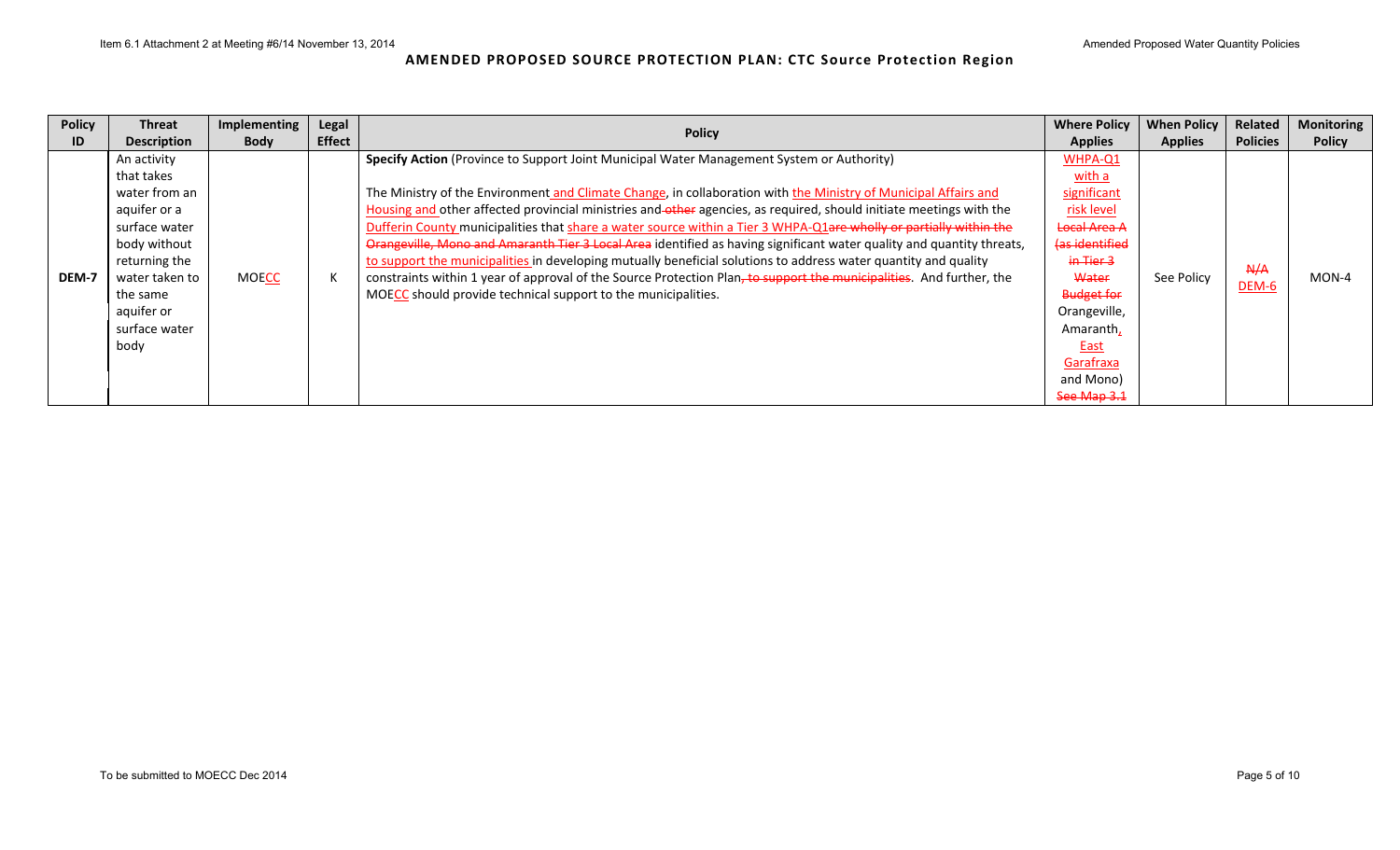| <b>Policy</b> | <b>Threat</b>                                                                                                                                                                     | <b>Implementing</b> | Legal         | <b>Policy</b>                                                                                                                                                                                                                                                                                                                                                                                                                                                                                                                                                                                                                                                                                                                                                                                                                                                                                                                                                                                                                                                                                                                                                                                                                                                                                                                                                                                                                                                                                                                                                                                                                                                                                                                                                                                                               | <b>Where Policy</b>                                                                                                                                                                                                                                                                                                                | <b>When Policy</b>                                                            | Related                        | <b>Monitoring</b> |
|---------------|-----------------------------------------------------------------------------------------------------------------------------------------------------------------------------------|---------------------|---------------|-----------------------------------------------------------------------------------------------------------------------------------------------------------------------------------------------------------------------------------------------------------------------------------------------------------------------------------------------------------------------------------------------------------------------------------------------------------------------------------------------------------------------------------------------------------------------------------------------------------------------------------------------------------------------------------------------------------------------------------------------------------------------------------------------------------------------------------------------------------------------------------------------------------------------------------------------------------------------------------------------------------------------------------------------------------------------------------------------------------------------------------------------------------------------------------------------------------------------------------------------------------------------------------------------------------------------------------------------------------------------------------------------------------------------------------------------------------------------------------------------------------------------------------------------------------------------------------------------------------------------------------------------------------------------------------------------------------------------------------------------------------------------------------------------------------------------------|------------------------------------------------------------------------------------------------------------------------------------------------------------------------------------------------------------------------------------------------------------------------------------------------------------------------------------|-------------------------------------------------------------------------------|--------------------------------|-------------------|
| ID            | <b>Description</b>                                                                                                                                                                | <b>Body</b>         | <b>Effect</b> |                                                                                                                                                                                                                                                                                                                                                                                                                                                                                                                                                                                                                                                                                                                                                                                                                                                                                                                                                                                                                                                                                                                                                                                                                                                                                                                                                                                                                                                                                                                                                                                                                                                                                                                                                                                                                             | <b>Applies</b>                                                                                                                                                                                                                                                                                                                     | <b>Applies</b>                                                                | <b>Policies</b>                | <b>Policy</b>     |
| DEM-8         | An activity<br>that takes<br>water from an<br>aquifer or a<br>surface water<br>body without<br>returning the<br>water taken to<br>the same<br>aquifer or<br>surface water<br>body | <b>MOECC</b>        | К             | Specify Action (MOE to Adopt and Fund Maintenance of the Tier 3 Water Budget Model)<br>The Ministry of the Environment and Climate Change should adopt and fund a Tier 3 Water Budget Model for each<br>vulnerable areaLocal Area identified as having existing or future significant water quantity threats and undertake the<br>following to ensure it is maintained as the primary model to review existing and future PTTWs, to allow municipalities<br>and other Provincial Ministries (i.e., Ministry of Municipal Affairs and Housing and Ministry of Infrastructure) to<br>evaluate growth projections and distributions, and to facilitate the review of planning applications by municipalities<br>where necessary to ensure that these activities cease to be, or do not become significant drinking water threats:<br>1) Through the Permit To Take Water program, require municipal takers in vulnerable areastocal Areas identified as<br>having significant water quantity threats to monitor water quantity and supply data on a regular basis to assist in the<br>upkeep of the model to determine any increase or reduction in significant water quantity threats;<br>2) UseRun the model withusing the most up to date data as an analysis and decision making tool, to analyze its<br>predictions for water quantity issues and make necessary refinements to the model on an ongoing basis; and<br>3) When necessary, ceontribute to funding for new continuous flow gauging stations in key surface water features and<br>enhance conservation authorities existing Hydrometric Network in the vulnerable areasLocal Area to monitor long<br>term trends in surface water quantity, study impacts of urbanization and climate change on aquifer recharge, and<br>facilitate calibration of the model. | <b>Existing &amp;</b><br>Future:<br>WHPA-Q1<br>with a<br>significant<br>risk level<br>Future:<br>WHPA-Q1<br>with a<br>moderate risk<br>level<br>Future:<br>WHPA-Q2<br>with a<br>moderate risk<br>level for wells<br>serving<br>Georgetown<br><b>Local Area A</b><br>(as identified<br>in Tier 3<br>Water<br>Budget)<br>See Map 3.1 | <b>Existing &amp;</b><br>Future:<br>Consider<br>within<br>2 years<br>$(T-15)$ | $DEM-1$<br><b>DEM-3</b><br>A/A | MON-4             |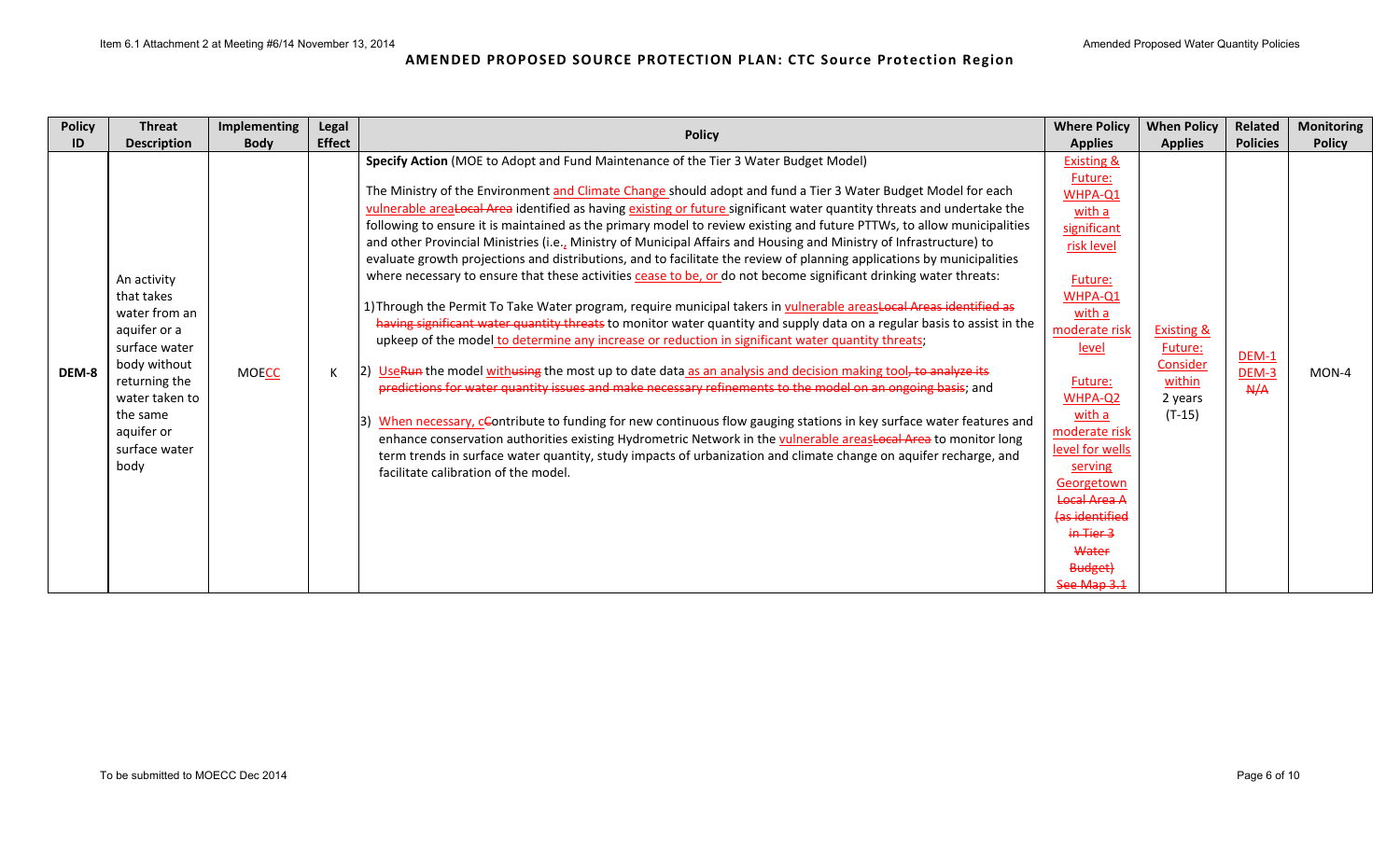| <b>Policy</b> | <b>Threat</b>                                                                                                                                                                     | Implementing | Legal                    | <b>Policy</b>                                                                                                                                                                                                                                                                                                                                                                                                                                                                                  | <b>Where Policy</b>                                                                                                                                                                                                                                                                                                           | <b>When Policy</b>                                          | Related         | <b>Monitoring</b> |
|---------------|-----------------------------------------------------------------------------------------------------------------------------------------------------------------------------------|--------------|--------------------------|------------------------------------------------------------------------------------------------------------------------------------------------------------------------------------------------------------------------------------------------------------------------------------------------------------------------------------------------------------------------------------------------------------------------------------------------------------------------------------------------|-------------------------------------------------------------------------------------------------------------------------------------------------------------------------------------------------------------------------------------------------------------------------------------------------------------------------------|-------------------------------------------------------------|-----------------|-------------------|
| ID            | <b>Description</b>                                                                                                                                                                | <b>Body</b>  | <b>Effect</b>            |                                                                                                                                                                                                                                                                                                                                                                                                                                                                                                | <b>Applies</b>                                                                                                                                                                                                                                                                                                                | <b>Applies</b>                                              | <b>Policies</b> | <b>Policy</b>     |
| DEM-9         | An activity<br>that takes<br>water from an<br>aquifer or a<br>surface water<br>body without<br>returning the<br>water taken to<br>the same<br>aquifer or<br>surface water<br>body | Municipality | E                        | <b>Specify Action (Identifying Additional Water Supplies)</b><br>Municipalities within a Tier 3 Water Budget vulnerable arealocal Area identified as having significant water quantity<br>threats are encouraged to identify additional water sources outside of the vulnerable areas Local Area to reduce<br>demand from well systems which have been identified with significant water quantity stress and to report to the<br>Source Protection Authority within 3 years on their progress. | <b>Existing &amp;</b><br>Future:<br>WHPA-Q1 with<br>a significant risk<br>level<br>Future:<br>WHPA-Q1 with<br>a moderate risk<br>level<br>Future:<br>WHPA-Q2 with<br>a moderate risk<br>level for wells<br>serving<br>Georgetown<br><b>Local Area A</b><br>las identified in<br><b>Tier 3 Water</b><br>Budget)<br>See Map 3.1 | See Policy                                                  | N/A             | $MON-1$           |
| <b>DEM-10</b> | An activity<br>that takes<br>water from an<br>aquifer or a<br>surface water<br>body without<br>returning the<br>water taken to<br>the same<br>aquifer or<br>surface water<br>body | Municipality | $\underline{\mathsf{E}}$ | <b>Specify Action</b><br>York Region shall develop and implement a drought management plan using the Tier 3 water quantity risk<br>assessment findings and modelling tool to prevent consumptive demand from becoming significant.                                                                                                                                                                                                                                                             | Future: WHPA-<br>Q1 with a<br>moderate risk<br>level                                                                                                                                                                                                                                                                          | <b>Existing &amp;</b><br>Future:<br>Immediately<br>$(T-18)$ | N/A             | MON-1             |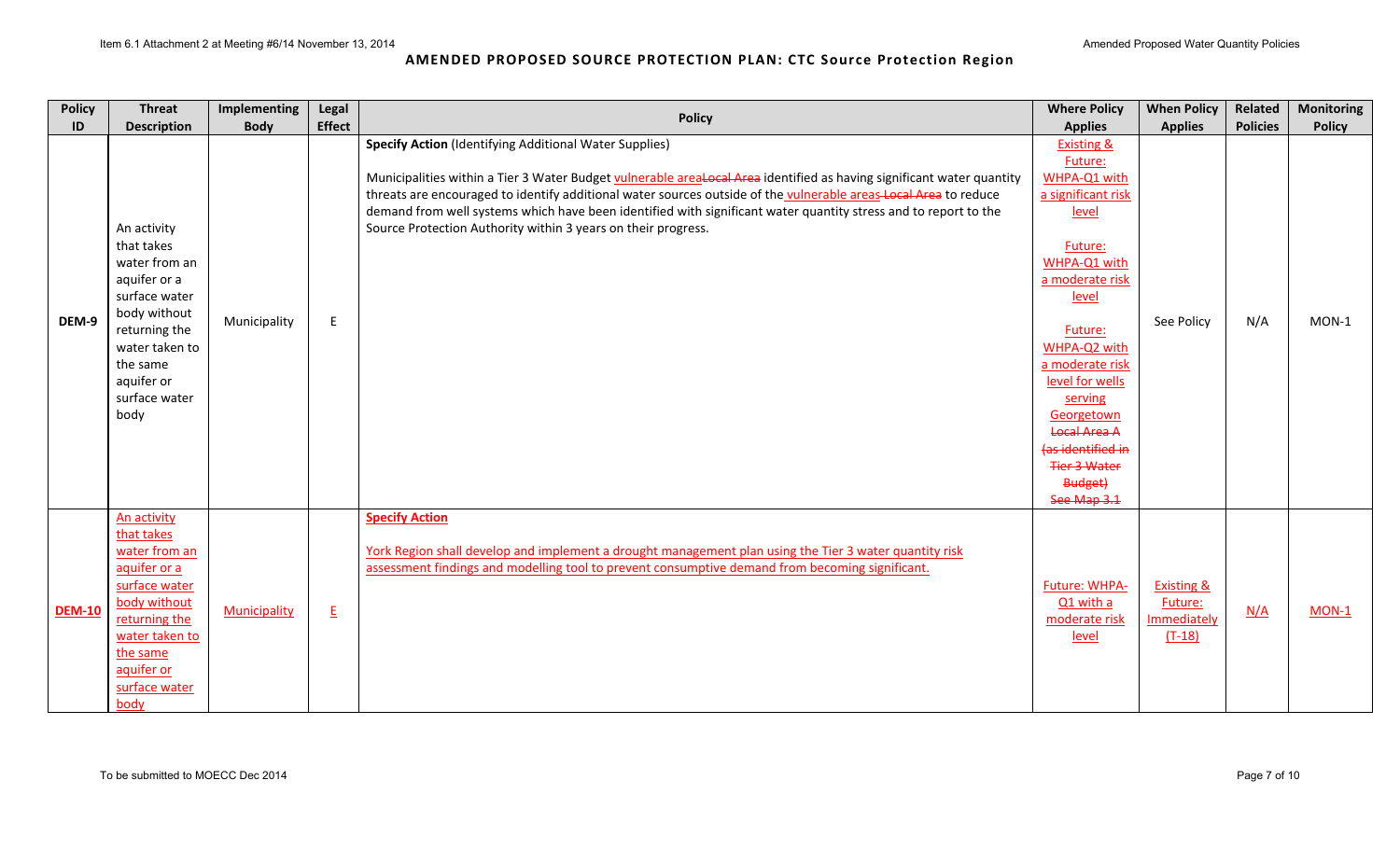| <b>Policy</b>     | <b>Threat</b>                                            | Implementing                      | Legal         | <b>Policy</b>                                                                                                                                                                                                                                                                                                                                                                                                                                                                                                                                                                                                                                                                                                                                                                                                                                                                                                                                                                                                                                                                                                                                                                                                                                                                                                                                                                                                                                                                                                                                                                                                                                                                                                                                                                                                     | <b>Where Policy</b>                                                                                                                                                                                                                              | <b>When Policy</b>                                                                                                                                                  | <b>Related</b>  | <b>Monitoring</b> |
|-------------------|----------------------------------------------------------|-----------------------------------|---------------|-------------------------------------------------------------------------------------------------------------------------------------------------------------------------------------------------------------------------------------------------------------------------------------------------------------------------------------------------------------------------------------------------------------------------------------------------------------------------------------------------------------------------------------------------------------------------------------------------------------------------------------------------------------------------------------------------------------------------------------------------------------------------------------------------------------------------------------------------------------------------------------------------------------------------------------------------------------------------------------------------------------------------------------------------------------------------------------------------------------------------------------------------------------------------------------------------------------------------------------------------------------------------------------------------------------------------------------------------------------------------------------------------------------------------------------------------------------------------------------------------------------------------------------------------------------------------------------------------------------------------------------------------------------------------------------------------------------------------------------------------------------------------------------------------------------------|--------------------------------------------------------------------------------------------------------------------------------------------------------------------------------------------------------------------------------------------------|---------------------------------------------------------------------------------------------------------------------------------------------------------------------|-----------------|-------------------|
| ID                | <b>Description</b>                                       | <b>Body</b>                       | <b>Effect</b> |                                                                                                                                                                                                                                                                                                                                                                                                                                                                                                                                                                                                                                                                                                                                                                                                                                                                                                                                                                                                                                                                                                                                                                                                                                                                                                                                                                                                                                                                                                                                                                                                                                                                                                                                                                                                                   | <b>Applies</b>                                                                                                                                                                                                                                   | <b>Applies</b>                                                                                                                                                      | <b>Policies</b> | <b>Policy</b>     |
| REC-1<br>(Part 1) | An activity<br>that reduces<br>recharge to<br>an aquifer | Planning<br>Approval<br>Authority | A             | Land Use Planning (Planning Policies for Protecting Groundwater Recharge)<br>For applications under the Planning Act Wwithin the Orangeville, Mono and Amaranth Tier 3 Water Budget WHPA-<br>Q2Local Area identified as having significant water quantity threats, the relevant Planning Approval Authority shall<br>ensure recharge reduction ceases to be, or does not become a significant drinking water threat by:<br>1) Requiring new development for lands zoned Low Density Residential (excluding subdivisions) or zoned Agricultural to<br>implement best management practices such as Low Impact Development (LID) with the goal to maintain<br>predevelopment recharge. Only permitting new development and site alteration that has the potential to reduce<br>recharge to an aquifer under the following conditions:<br>the development or site alteration is minor in nature per the following:<br>if development and/or site alteration occurs on lands outside of the Settlement Area, that the activity will increase<br>lot imperviousness to no greater than total of 10%; or<br>ii) if development and/or site alteration occurs on lands within Settlement Area by requiring implementation of Best<br>Management Practices such as Low Impact Development (LID) to maintain post development recharge.<br>b) In the case of development/site alteration that is not minor, it can be demonstrated through submission of a<br>satisfactory hydrogeological study that recharge functions will be maintained and current PTTW allocations can be<br>sustained, and the ecological and hydrological integrity of key hydrologic features, functions and aquatic systems will<br>be maintained. The assessment of Hydrogeological impacts should consider the use of the Orangeville, Mono and | Future:<br>WHPA-Q2<br>with a<br>significant<br>risk level<br>Future:<br>WHPA-Q2<br>with a<br>moderate risk<br>level<br>Local Area A<br><b>(as identified</b><br>in Tier 3<br>Water<br><b>Budget for</b><br>Orangeville,<br>Amaranth<br>and Mono) | Future:<br>Immediately<br>$(T-9)$<br>Amend OPs<br>and ZBLs-for<br>conformity<br>within 5<br>years and<br><b>ZBLs within</b><br>3 years of<br>OP approval<br>$(T-8)$ | N/A             | $MON-1$           |
|                   |                                                          |                                   |               | Amaranth Tier 3 Water budget Model where appropriate.<br>(REC-1 Parts 2-4 on next page)                                                                                                                                                                                                                                                                                                                                                                                                                                                                                                                                                                                                                                                                                                                                                                                                                                                                                                                                                                                                                                                                                                                                                                                                                                                                                                                                                                                                                                                                                                                                                                                                                                                                                                                           | See Map 3.1                                                                                                                                                                                                                                      |                                                                                                                                                                     |                 |                   |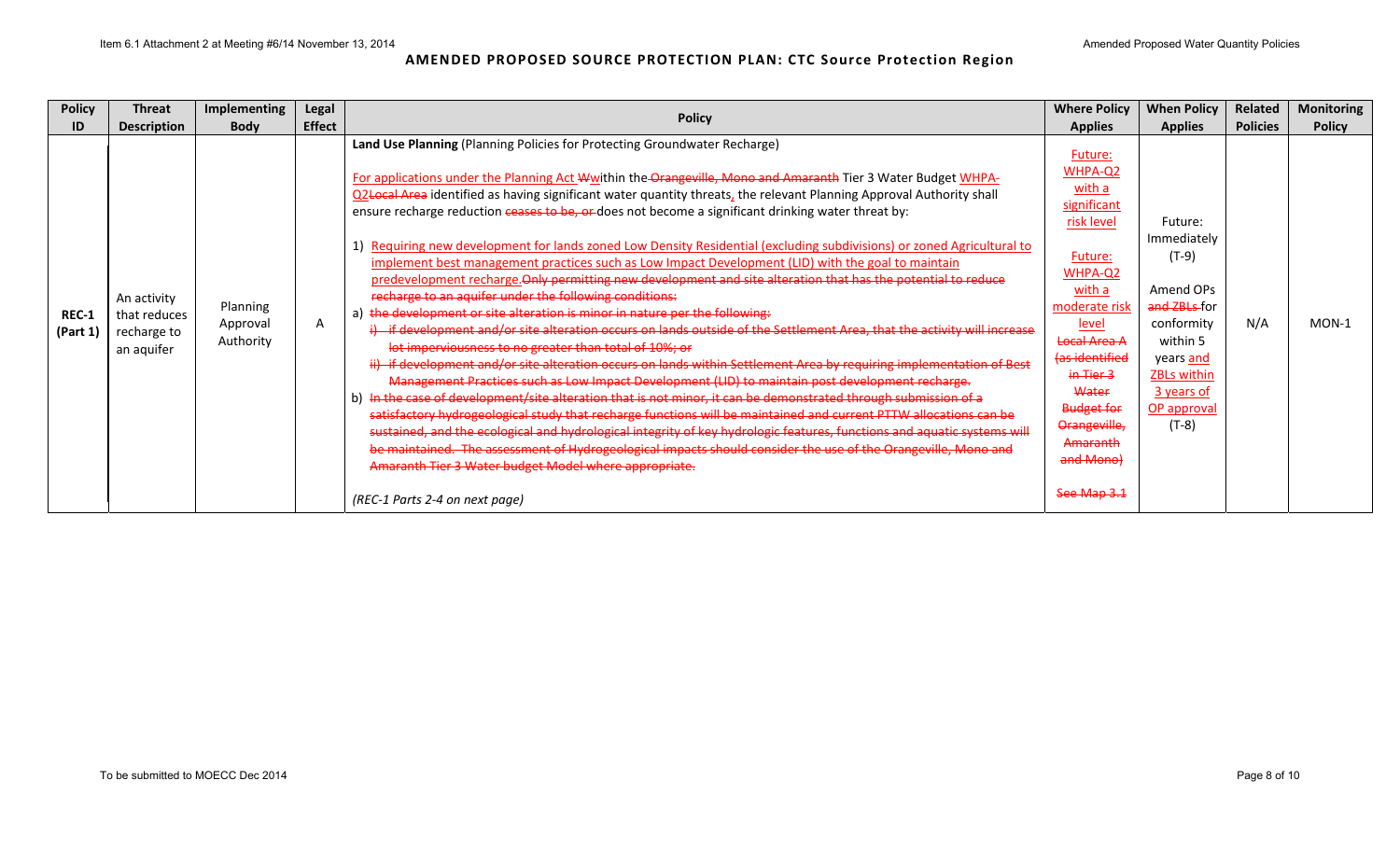| <b>Policy</b>                    | <b>Threat</b>                                            | Implementing                      | Legal         | <b>Policy</b>                                                                                                                                                                                                                                                                                                                                                                                                                                                                                                                                                                                                                                                                                                                                                                                                                                                                                                                                                                                                                                                                                                                                                                                                                                                                                                                                                                                                                                                                                                                                                                                                                                                                                                                                                                                                                                                                                                                                                                                                                                                                                                                                                                                                                                                                                                                                                                                                                                                                                                                         | <b>Where Policy</b>                                                                                                                                                                                                                                      | <b>When Policy</b>                                                                                                                                                  | Related         | <b>Monitoring</b> |
|----------------------------------|----------------------------------------------------------|-----------------------------------|---------------|---------------------------------------------------------------------------------------------------------------------------------------------------------------------------------------------------------------------------------------------------------------------------------------------------------------------------------------------------------------------------------------------------------------------------------------------------------------------------------------------------------------------------------------------------------------------------------------------------------------------------------------------------------------------------------------------------------------------------------------------------------------------------------------------------------------------------------------------------------------------------------------------------------------------------------------------------------------------------------------------------------------------------------------------------------------------------------------------------------------------------------------------------------------------------------------------------------------------------------------------------------------------------------------------------------------------------------------------------------------------------------------------------------------------------------------------------------------------------------------------------------------------------------------------------------------------------------------------------------------------------------------------------------------------------------------------------------------------------------------------------------------------------------------------------------------------------------------------------------------------------------------------------------------------------------------------------------------------------------------------------------------------------------------------------------------------------------------------------------------------------------------------------------------------------------------------------------------------------------------------------------------------------------------------------------------------------------------------------------------------------------------------------------------------------------------------------------------------------------------------------------------------------------------|----------------------------------------------------------------------------------------------------------------------------------------------------------------------------------------------------------------------------------------------------------|---------------------------------------------------------------------------------------------------------------------------------------------------------------------|-----------------|-------------------|
| ID                               | <b>Description</b>                                       | <b>Body</b>                       | <b>Effect</b> |                                                                                                                                                                                                                                                                                                                                                                                                                                                                                                                                                                                                                                                                                                                                                                                                                                                                                                                                                                                                                                                                                                                                                                                                                                                                                                                                                                                                                                                                                                                                                                                                                                                                                                                                                                                                                                                                                                                                                                                                                                                                                                                                                                                                                                                                                                                                                                                                                                                                                                                                       | <b>Applies</b>                                                                                                                                                                                                                                           | <b>Applies</b>                                                                                                                                                      | <b>Policies</b> | <b>Policy</b>     |
| <b>REC-1</b><br>(Parts<br>$2-4)$ | An activity<br>that reduces<br>recharge to<br>an aquifer | Planning<br>Approval<br>Authority | A             | Requiring that that all site plan (excluding single family dwellings), subdivision, and condominium applications for<br>2)<br>new residential, commercial, industrial and institutional uses provide a water balance assessment for the proposed<br>development to the satisfaction of the Planning Approval Authority which addressed each of the following<br>requirements:<br>maintain pre-development recharge to the greatest extent feasible through best management practices such as<br>LID, minimizing impervious surfaces, and lot level infiltration; and<br>where pre-development recharge cannot be maintained on site, implement and maximize off-site recharge<br>enhancement (within the same WHPA-Q2) to compensate for any predicted loss of recharge from the<br>development,<br>for new development (excluding a minor variance)-within the WHPA-Q2 and within an ICA (for sodium, chloride<br>C)<br>or nitrates), the water balance assessment shall consider water quality when recommending best management<br>practices and address how recharge will be maintained and water quality will be protected.<br>2) Require the use of low impact development guidelines and techniques for managing urban storm water in support of<br>new development and site alteration to ensure that the following criteria are met:<br>e) impervious surfaces are minimized;<br>d) water balance on the site is managed such that pre-development rates of infiltration of clean water are<br>maintained in the post-development state to the extent feasible;<br>e) lot conveyance and/or end of pipe storm water management measures are used that emphasize lot level<br>infiltration of clean water wherever appropriate;<br>f) where water balance cannot be achieved on the development site, off-site compensation opportunities are<br>explored and implemented where feasible; and<br>g) where sodium and chloride have been identified as "issues", no further degradation of water quality by salt run-<br>off infiltration shall occur.<br>3) Only approvinge settlement area expansions as part of a municipal comprehensive review where it has been<br>demonstrated that recharge functions and surface water flow regimes will be maintained on lands designated significant<br>groundwater recharge areas within WHPA-Q2Local Area A.<br>4) Amending municipal planning documents to reference most current Assessment Reports in regards to the significant<br>groundwater recharge areas within WHPA-Q2. | Future:<br>WHPA-Q2<br>with a<br>significant<br>risk level<br>Future:<br>WHPA-Q2<br>with a<br>moderate risk<br>level<br>Local Area A<br>(as identified<br>in Tier 3<br>Water<br><b>Budget for</b><br>Orangeville,<br>Amaranth<br>and Mono)<br>See Map 3.1 | Future:<br>Immediately<br>$(T-9)$<br>Amend OPs<br>and ZBLs-for<br>conformity<br>within 5<br>years and<br><b>ZBLs within</b><br>3 years of<br>OP approval<br>$(T-8)$ | N/A             | $MON-1$           |